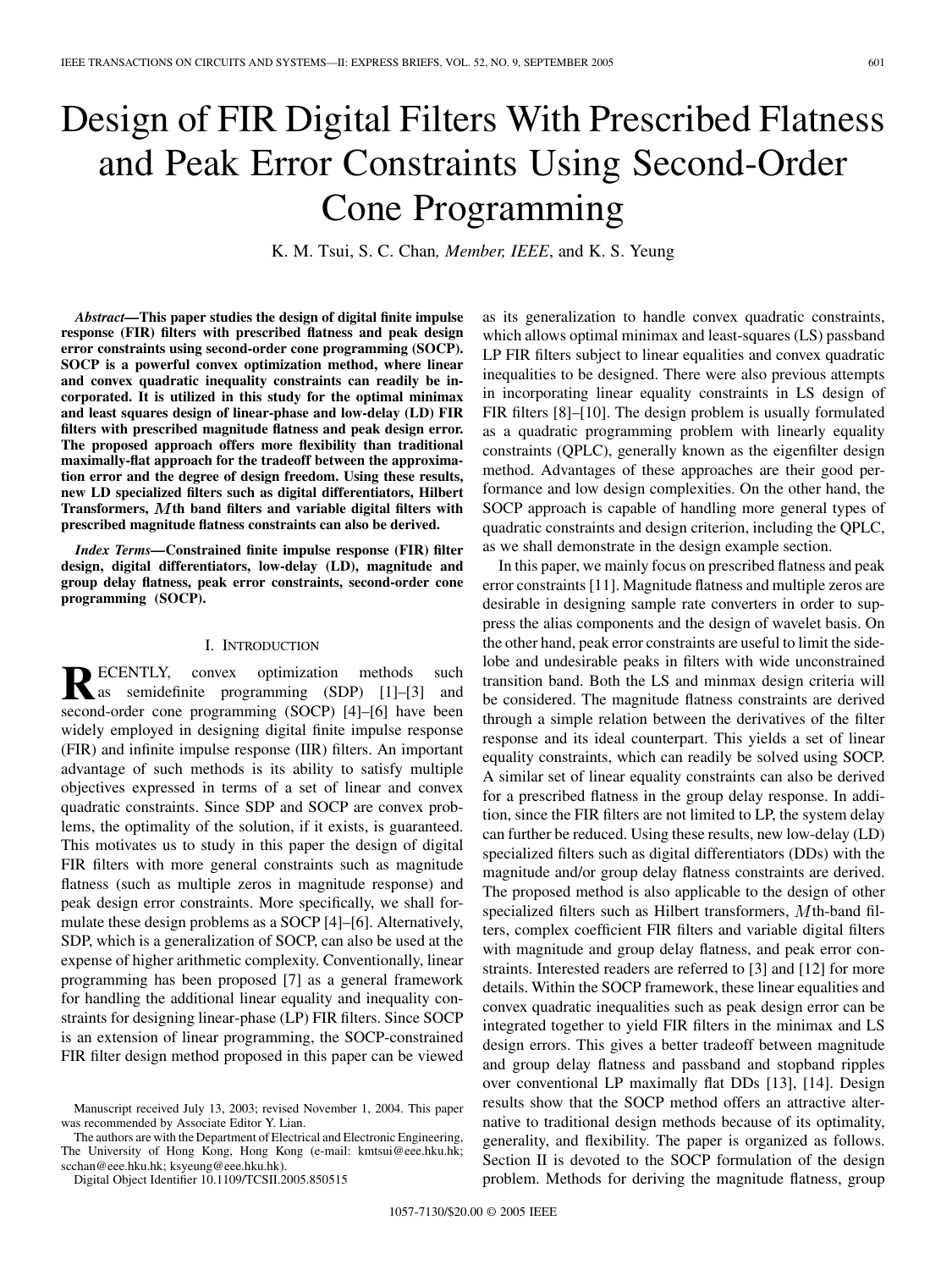delay flatness, and peak design error constraints are also introduced. Design examples are presented in Section III. Finally, conclusions are drawn in Section IV.

## II. CONSTRAINED FIR FILTER DESIGN USING SOCP

# *A. Problem Formulation*

Let  $H(z) = \sum_{n=0}^{N-1} h(n)z^{-n}$  be the transfer function of a FIR filter of length  $N$ , where  $h(n)$ 's are the filter coefficients to be determined. The frequency response of  $H(z)$  is given by

$$
H(e^{j\omega}) = \sum_{n=0}^{N-1} h(n)e^{-jn\omega} = \boldsymbol{h}^T \{ \boldsymbol{c}(\omega) - j\boldsymbol{s}(\omega) \} \qquad (1)
$$

where  $=$  $=$ , and . To approximate the desired response  $H_d(\omega)$  by  $H(z)$  in the minimax sense, we solve the following min-max problem:

$$
\min_{h(n)} \max W(\omega) |H(e^{j\omega}) - H_d(\omega)|, \qquad \omega \in \Omega_I \qquad (2)
$$

where  $W(\omega)$  is a positive weighting function, and  $\Omega_I \subset [-\pi, \pi]$ is the frequency interval of interest. Letting  $H_{R,d}(\omega)$  and  $H_{I,d}(\omega)$  be the real and imaginary parts of  $H_d(\omega)$ , (2) can be reformulated as

$$
\min_{\boldsymbol{h}} \delta \quad \text{subject to } \delta - \left[ \alpha_R^2(\omega) + \alpha_I^2(\omega) \right]^{1/2} \ge 0 \qquad (3)
$$

for  $\omega \in \Omega_I$ , where  $\alpha_R(\omega) = W(\omega) \cdot [\boldsymbol{h}^T \boldsymbol{c}(\omega) - H_{R_d}(\omega)]$ and  $\alpha_I(\omega) = W(\omega) \cdot [\mathbf{h}^T \mathbf{s}(\omega) + H_{R_I}(\omega)]$ . By digitizing the frequency variable  $\omega$  over a dense set of frequencies  $\{\omega_i, 1\leq$  $i \leq K_1$  on the frequency of interest, (3) can be cast to the following standard SOCP problem:

$$
\min_{\boldsymbol{x}} c^T \boldsymbol{x} \quad \text{subject to } \boldsymbol{c}^T \boldsymbol{x} \geq ||\boldsymbol{F}_i \boldsymbol{x} - \boldsymbol{g}_i||_2 \tag{4}
$$

where  $\mathbf{c} = [1 \ \mathbf{O}_N^T]^T$ ,  $\mathbf{x} = [\delta \ \mathbf{h}^T]^T$ ,  $F_i = W(\omega_i) [\begin{matrix} 0 & \mathbf{c}(\omega_i)^T \\ 0 & \mathbf{s}(\omega_i)^T \end{matrix}]$ and  $g_i = W(\omega_i)[-H_{R_d}(\omega_i) H_{I_d}(\omega_i)]^T; O_N$  is an N row zero vector and  $\|\cdot\|_2$  denotes the Euclidean norm. Alternatively, (2) can be formulated as an SDP problem [\[1](#page-4-0)]–[[3\]](#page-4-0), [[12\]](#page-4-0), which might provide more flexibility but requires a longer design time. For simplicity, only the SOCP formulation is considered below. Instead of using the minimax criterion, the following LS error criterion can be minimized:

$$
E_{\text{LS}}(\boldsymbol{h}) = \int_{\Omega_I} W(\omega) |H(e^{j\omega}) - H_d(\omega)|^2 d\omega
$$
  
=  $\boldsymbol{h}^T \boldsymbol{Q} h - 2\boldsymbol{h}^T \boldsymbol{p} + k$  (5)

where  $Q = \int_{\Omega_I} W(\omega) \cdot [c(\omega) c(\omega)^T + s(\omega) s(\omega)^T] d\omega$ ,  $p =$  $\int_{\Omega_I} W(\omega) [\mathbf{c}(\omega) H_{R,d}(\omega) + \mathbf{s}(\omega) H_{I,d}(\omega)] d\omega$ , and  $k =$ . The optimal LS solution is given by  $h_{\text{LS}} = Q^{-1}p$ , which can also be solved by a SOCP as follows:

$$
\min_{\boldsymbol{x}} \boldsymbol{c}^T \boldsymbol{x} \quad \text{subject to } \boldsymbol{c}^T \boldsymbol{x} \ge ||\boldsymbol{Q}\boldsymbol{x} - \boldsymbol{\bar{p}}||_2 \tag{6}
$$

where  $\bar{\mathbf{Q}} = [\mathbf{O}_N \quad \mathbf{Q}^{1/2}]$  and  $\bar{\mathbf{p}} = \mathbf{Q}^{-1/2} \mathbf{p}$ . The advantage of employing a convex programming such as SOCP or SDP in the formulation is that the resulting problem is a convex optimization and the optimal solution, if it exists, can be found. In addition, other linear equalities or convex quadratic constraints can be incorporated.

# *B. Imposing Linear Equality Constraints*

When designing digital filters, it is often required to impose certain constraints on the frequency characteristics. One commonly encountered constraint is the linear equality constraints, which includes magnitude and group delay flatness at certain frequency points in the passband. Constraints such as a prescribed number of zeros at the stopband also belong to this category. To incorporate these magnitude flatness constraints into SOCP, the following relation between the derivatives of the design frequency response and its ideal counterparts is employed:

$$
\left. \frac{d^i}{dz^i} H(e^{j\omega}) \right|_{\omega = \hat{\omega}} = \left. \frac{d^i}{dz^i} H_d(\omega) \right|_{\omega = \hat{\omega}}, \qquad i = 0, 1, \dots, K-1.
$$
\n(7)

Equation (7) tells us that the filter to be designed,  $H(e^{j\omega})$ , should approximate the desired response at  $\omega = \hat{\omega}$  up to the  $(K-1)$ th derivatives. Two simple examples are given below.

*1) Magnitude Flatness Constraint at the Passband:* Suppose that the desired passband response is of the form  $e^{-j\omega\tau+\phi}$  for any  $\phi \in [-\pi, \pi]$ , where  $\tau = (N-1)/2 - D$ is the group delay, and  $D$  is the delay reduction parameter. To impose a magnitude flatness of order  $U_{\hat{\omega}_n} - 1$  on  $H(z)$  at  $\hat{\omega}_p$ in the passband,  $\Omega_p$ , we have

$$
\sum_{n=0}^{N-1} (n-\tau)^u \cdot h(n) \cdot e^{-j\hat{\omega}_p(n-\tau)} = \begin{cases} e^{\phi}, & u = 0\\ 0, & u = 1, \dots, U_{\hat{\omega}_p} - 1 \end{cases}
$$
 (8)

or in matrix form

$$
\boldsymbol{U}_{\hat{\omega}_p} \cdot \boldsymbol{h} = \boldsymbol{d}_{\hat{\omega}_p}, \qquad u = 0, 1, \dots, U_{\hat{\omega}_p} - 1 \tag{9}
$$

where  $[U_{\hat{\omega}_n}]_{u,n} = (n - \tau)^u e^{-j\hat{\omega}_p(n-\tau)}$  and . Here,  $[A]_{m,n}$  denotes the  $(m,n)$ th entry of matrix  $\mathbf{A}$ . The constraints in (7) can also be applied to other forms of desired passband response, say DD, as we shall illustrate in Section III-B.

*2) Magnitude Zero Constraint at the stopband:* Similarly, to impose  $V_{\hat{\omega}_s}$  – 1 zeros on  $H(z)$  at  $\hat{\omega}_s \in \Omega_s$  (say in the stopband), we have

$$
\sum_{n=0}^{N-1} n^v \cdot h(n) \cdot e^{-j\hat{\omega}_s n} = 0, \qquad v = 0, 1, \dots, V_{\hat{\omega}_s} - 1 \tag{10}
$$

or in matrix form

$$
\boldsymbol{V}_{\hat{\omega}_s} \cdot \boldsymbol{h} = \boldsymbol{O}_{V_{\hat{\omega}_s}}, \qquad v = 0, 1, \dots, V_{\hat{\omega}_s} - 1 \qquad (11)
$$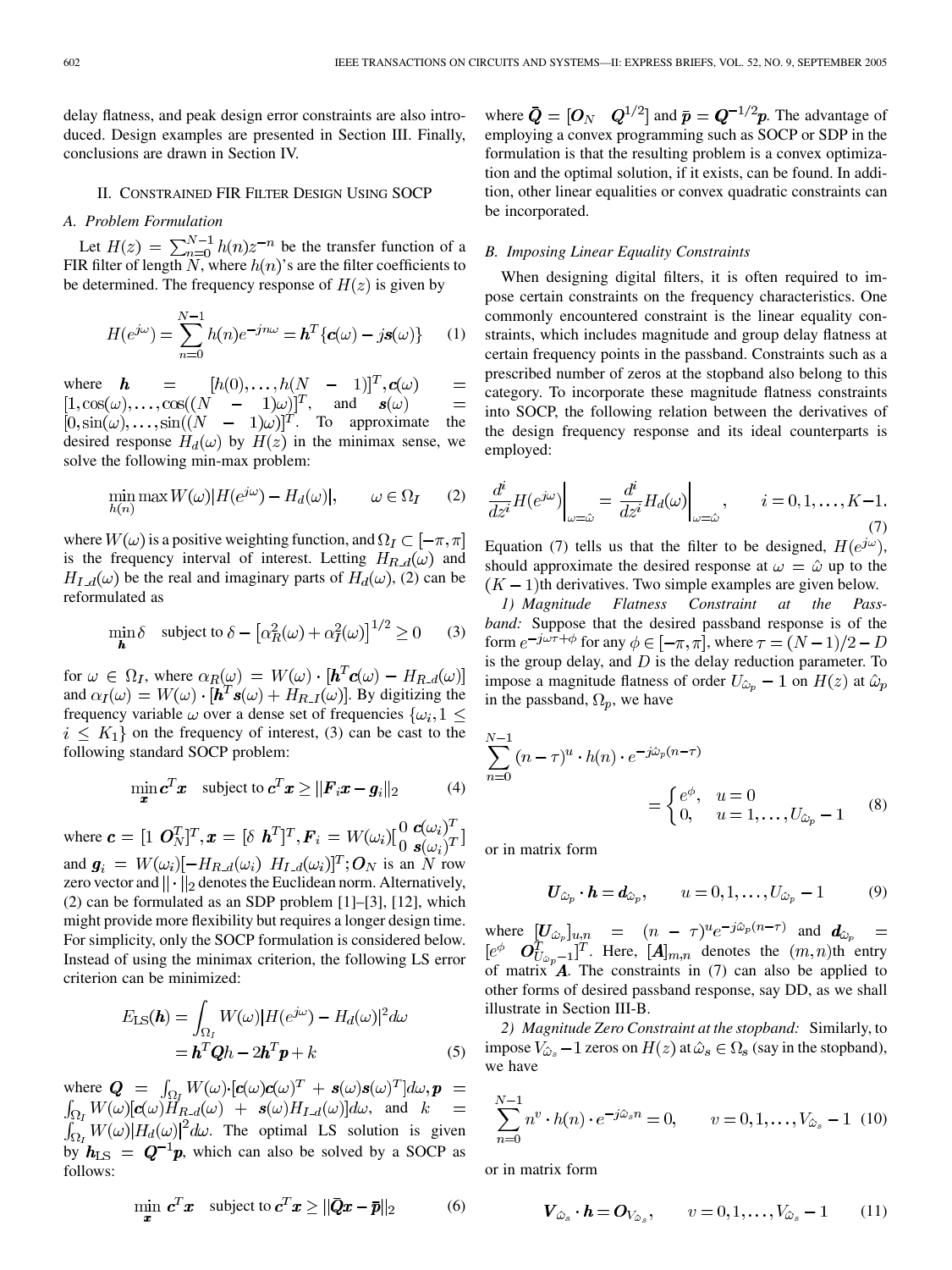where  $[V_{\hat{\omega}_s}]_{v,n} = n^v e^{-j\hat{\omega}_s n}$ . These constraints can be combined and written in the following matrix representation:

$$
Ah = b \tag{12}
$$

where **A** is an  $(T \times N)$  matrix and **b** is an  $(T \times 1)$  vector. The problems in (4) and (6) can then be solved subject to these linear equality constraints using SOCP.

### *C. Group Delay Flatness Constraints*

Other than the magnitude flatness constraints, a prescribed group delay flatness at the passband can also be imposed. Let us consider the phase response  $\theta(\omega)$  of  $H(z)$ 

$$
\tan(\theta(\omega)) = \sum_{n=0}^{N-1} h(n) \sin(n\omega) / \sum_{n=0}^{N-1} h(n) \cos(n\omega). \quad (13)
$$

The error in approximating the ideal phase response  $\theta_d(\omega)$  can be written as follows:

$$
e(\omega) = \tan(\theta(\omega)) - \tan(\theta_d(\omega))
$$
  
= 
$$
\sum_{n=0}^{N-1} h(n) \sin[(n-\tau)\omega] / \left[ \cos(\tau\omega) \cdot \sum_{n=0}^{N-1} h(n) \cos(n\omega) \right].
$$
 (14)

To impose a group delay flatness of order  $Y_{\hat{\omega}_p}$  on  $H(z)$  at  $\hat{\omega}_p$  in the passband is equivalent to

$$
\left. \frac{d^y}{d\omega^y} e(\omega) \right|_{\omega = \hat{\omega}_p} = 0, \qquad y = 1, 2, \dots, Y_{\hat{\omega}_p}.
$$
 (15)

Substituting (14) into (15), one obtains

$$
\boldsymbol{Y}_{\hat{\omega}_p} \cdot \boldsymbol{h} = \boldsymbol{O}_{Y_{\hat{\omega}_p} - 1} \tag{16}
$$

where

$$
\begin{aligned} \left[Y_{\hat{\omega}_p}\right]_{y,n} &= \begin{cases} (n-\tau)^y \cos[\hat{\omega}_p(n-\tau)], & y \text{ odd} \\ (n-\tau)^y \sin[\hat{\omega}_p(n-\tau)], & y \text{ even} \end{cases}, \quad y = 1, \dots, Y_{\hat{\omega}_p} \end{aligned}
$$

and  $n = 0, 1, \ldots, N - 1$ . Again, (16) can be readily incorporated into the SOCP formulation. Moreover, it is interesting to note that the group delay flatness constraints are related to magnitude flatness constraints. Comparing (16) with the first or higher order magnitude flatness constraints in (9), it can be observed that either the real or imaginary part of (9) can satisfy the group delay flatness in (16) of the same order. Therefore, if a magnitude flatness constraint up to at least the first order is imposed, the same order of group delay flatness is automatically satisfied.

#### *D. Peak Error and Convex Quadratic Constraints*

Apart from linear equality constraints, linear and convex quadratic inequality constraints can easily be incorporated in the SOCP formulation. As an illustration, we shall consider the optimal design of LD FIR filters with LS stopband attenuation and a prescribed peak ripple constraints. Letting  $\varepsilon$  be the peak stopband ripple to be imposed in a frequency



Fig. 1. Design results of fractional delay LPFs in example 1 (design criterion: minimax): verification of the relation between magnitude and group delay flatness for LPFs. (a) Frequency response (passband details in smaller figure). (b) Group delay response.



Fig. 2. Design results of fractional delay LPFs in example 1 (linear equality constraint:  $U_0 = 10$ ,  $V_p = 1$  and  $G_0 = 5$ ). (a) Frequency response (passband details are in the smaller figure). (b) Group delay response.

band  $\omega \in [\omega_{s1}, \omega_{s2}]$  (a collection of frequency bands is also feasible), then the peak error constraint can be written as  $|H(e^{j\omega})| \leq \varepsilon, \omega \in [\omega_{s1}, \omega_{s2}]$ . Similar to the minimax case, one obtains

$$
\varepsilon \ge ||\mathbf{R}\mathbf{x}||_2, \qquad \text{where } \mathbf{R} = \begin{bmatrix} 0 & c(\omega)^T \\ 0 & s(\omega)^T \end{bmatrix}. \tag{17}
$$

Discretizing (17), the resulting constraints on the peak ripples can be augmented to the existing constraints in (4) and (6) for the minimax and LS criteria, respectively.

## III. DESIGN EXAMPLES AND RESULTS

In this section, LD FIR filters including low-pass filter (LPFs) and DDs are considered. All of the design problems were solved by the *SeDuMi* Matlab Toolbox [\[15](#page-4-0)] on a Pentium 4 PC.

## *A. Low-Delay FIR LPFs*

*Example 1:* In this example, fractional passband delay FIR filters with prescribed magnitude flatness and group delay flatness at  $\omega = 0$  and a prescribed number of zeros at  $\omega = \pi$ are designed. The number of sample points at the passband and stopband are 100. The specifications are as follows:  $\omega_p$  =  $0.3\pi, \omega_s = 0.6\pi, D = 0.3$ , and  $N = 20$ . According to the discussion in Section II-C, if a prescribed group delay flatness at  $\omega = 0$  of order  $Y_0$  is imposed, then (15) reduces to

$$
\frac{d^{2g+1}}{d\omega^{2g+1}}e(\omega)\Big|_{\omega=0} = \sum_{n=0}^{N-1} h(n)(n-\tau)^{2g+1} = 0 \qquad (18)
$$

for  $g = 0, 1, ..., G_0 - 1$ , where  $G_0 = |(Y_0 - 1)/2| + 1$  and  $|\alpha|$  denotes the integer just less than or equal to  $\alpha$ . Equation (18) can be written more compactly in matrix form as  $G_0 \cdot h =$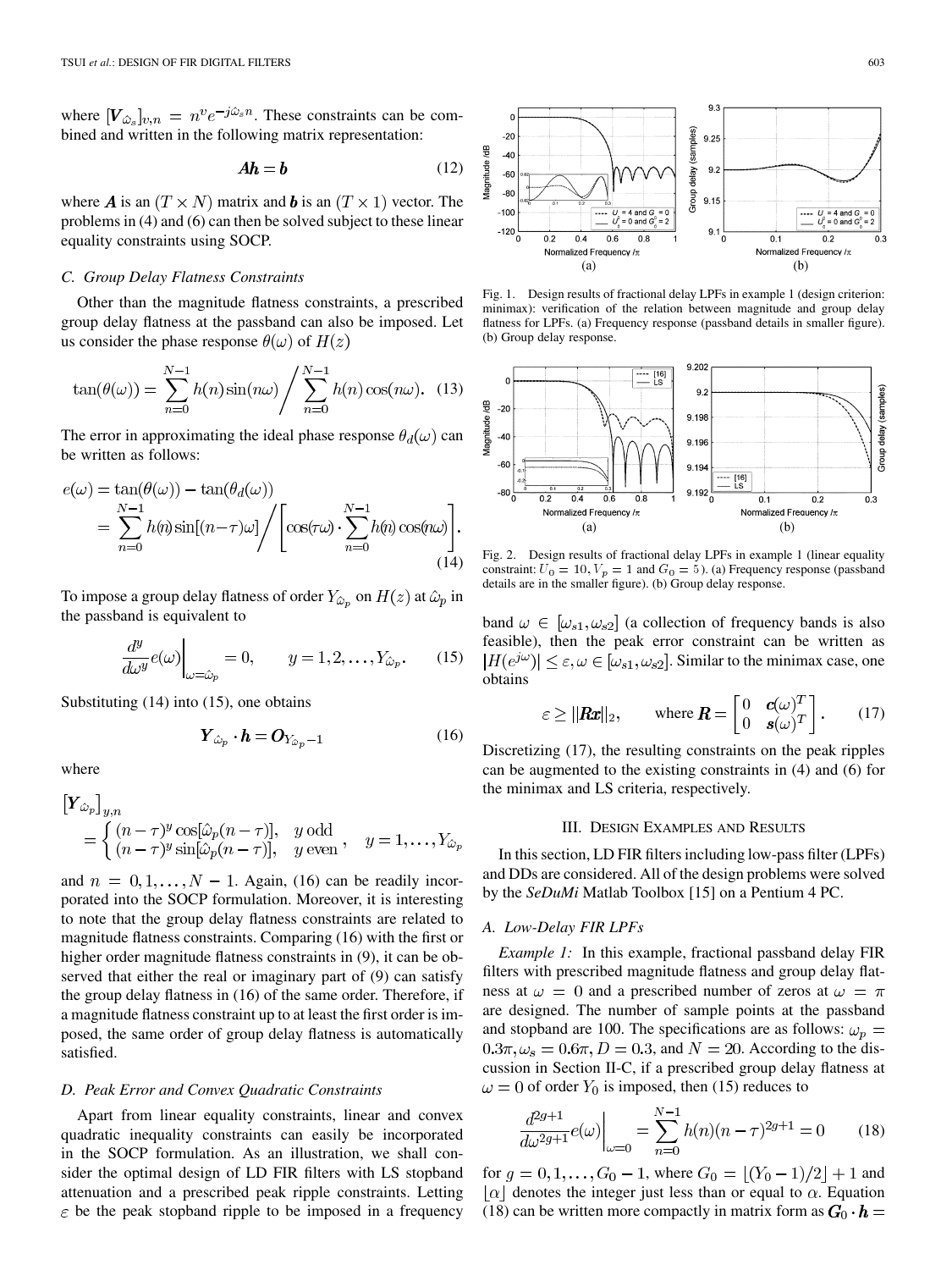TABLE I SPECIFICATIONS AND DESIGN RESULTS OF THE LD LPFS IN EXAMPLES 1 AND 2.  $\delta_p$ : PASSBAND ERROR (dB);  $\delta_s$ : STOPBAND ERROR (dB);  $\delta_q$ : GROUP DELAY ERROR (SAMPLES)

| Fig.         | $\overline{N}$ | D   | $U_0$ | $V_\pi$ | G <sub>0</sub> | $\boldsymbol{\varepsilon}$ | Design criteria | $\bm{o}_p$ | $\boldsymbol{o}_s$ | $\bm{o}_{g}$ | Design time (s) |
|--------------|----------------|-----|-------|---------|----------------|----------------------------|-----------------|------------|--------------------|--------------|-----------------|
|              | 20             | 0.3 |       |         |                | N/A                        | Minimax         | 0.016      | 52.345             | 0.0593       | 1.672           |
|              |                |     |       |         | ⌒              | N/A                        | Minimax         | 0.019      | 52.793             | 0.0518       | 1.532           |
| $\sim$       | 20             | 0.3 | 10    |         |                | N/A                        | 16              | 0.207      | 23.862             | 0.0060       | N/A             |
|              |                |     |       |         |                | N/A                        | LS              | 0.206      | 33.337             | 0.0030       | 0.903           |
| Not<br>shown | 20             |     |       |         |                | N/A                        | Minimax         | 0.023      | 50.951             | 0.1285       | .406            |
|              |                |     |       |         |                | N/A                        | LS              | 0.023      | 42.183             | 0.1105       | 0.656           |
|              |                |     |       |         |                | $-50dB$                    | LS              | 0.029      | 50.000             | 0.1349       | 0.864           |





Fig. 3. Design results of LD odd-length DDs in example 3 (design criterion: minimax). Comparison with different orders of magnitude linearity for odd-length DDs. (a) Magnitude response. (b) Passband errors. (c) Group delay response. (MF-LP-DD: maximally flat linear-phase digital differentiator.)

Fig. 4. Design results of LD even-length DDs in example 3 (design criterion: minmax). Comparison with different orders of magnitude linearity for even-length DDs. (a) Magnitude response. (b) Passband errors. (c) Group delay response. (MF-LP-DD: maximally flat linear-phase digital differentiator.)

 $O_{G_0}$ , where  $[G_0]_{g,n} = (n - \tau)^{2g+1}$ . The dotted line in Fig. 1 shows the frequency and group delay responses of the LPFs with  $U_0 = 4, V_\pi = 4$ , and  $G_0 = 0$ . As mentioned earlier, if  $U_0 \geq 2$  magnitude flatness constraints at  $\omega = 0$  (i.e., the first or higher order of the magnitude flatness) are imposed, then (18) will also be satisfied for  $g = 0, 1, \dots, G' - 1$  where  $G' = |(U_0 - 2)/2| + 1$ . Therefore, if  $U_0 = 4$ , then a group delay flatness of order  $3(G_0 = 2)$  will also be satisfied. To verify this, an LPF with the same specification, but different flatness parameters of  $U_0 = 0, V_\pi = 0$ , and  $G_0 = 2$ , is designed and plotted as the solid line in Fig. 1. It can be seen from the group delay responses in Fig. 1(b) that both filters achieve the same degree of group delay flatness at  $\omega = 0$ . As a comparison, fractional delay LPFs with  $U_0 = 10, V_\pi = 1$  and  $G_0 = 5$  are also designed using the LS criterion and the technique recently proposed in [[16\]](#page-4-0). It can be seen from Fig. 2 that the deviation at  $\omega = 0$ , the stopband, and the group delay errors in this approach are relatively higher. One advantage of our approach over the method in [\[16](#page-4-0)] is that the relation between magnitude and group delay flatness is explored so that the remaining freedom can be used to improve the stopband and passband responses. More-

over, the worst-case passband deviation and stopband attenuation can further be improved by applying the peak error constraints to the LS solution or using the minmax criterion, as we shall demonstrate in next example.

*Example 2:* In this example, LD LPFs with magnitude and group delay flatness are designed. Both minimax and LS stopband criteria are minimized. The specifications are identical to example 1 except that  $D = 2$  and the constraint parameters are  $U_0 = 3$  and  $V_\pi = 3$ . Note that the LS design is a quadratic programming problem with linear equality constraints, which can be solved either by the eigenfilter method [\[8](#page-4-0)], [[9\]](#page-4-0) or the SOCP method. The worst-case stopband attenuation is 42.183 dB for the LS design, as compared to 50.951 dB for the minimax design. To further illustrate the flexibility of the SOCP method, peak stopband constraints, which are convex quadratic inequality constraints, are imposed to limit the sidelode at  $\omega \in [0.6\pi, 0.7\pi]$  to 50 dB. From its frequency response and pole-zero plot (not shown here due to page limitation), it is noticed that both equality and inequality constraints are satisfied. The parameters and results of the LPFs in examples 1 and 2 are summarized in Table I.